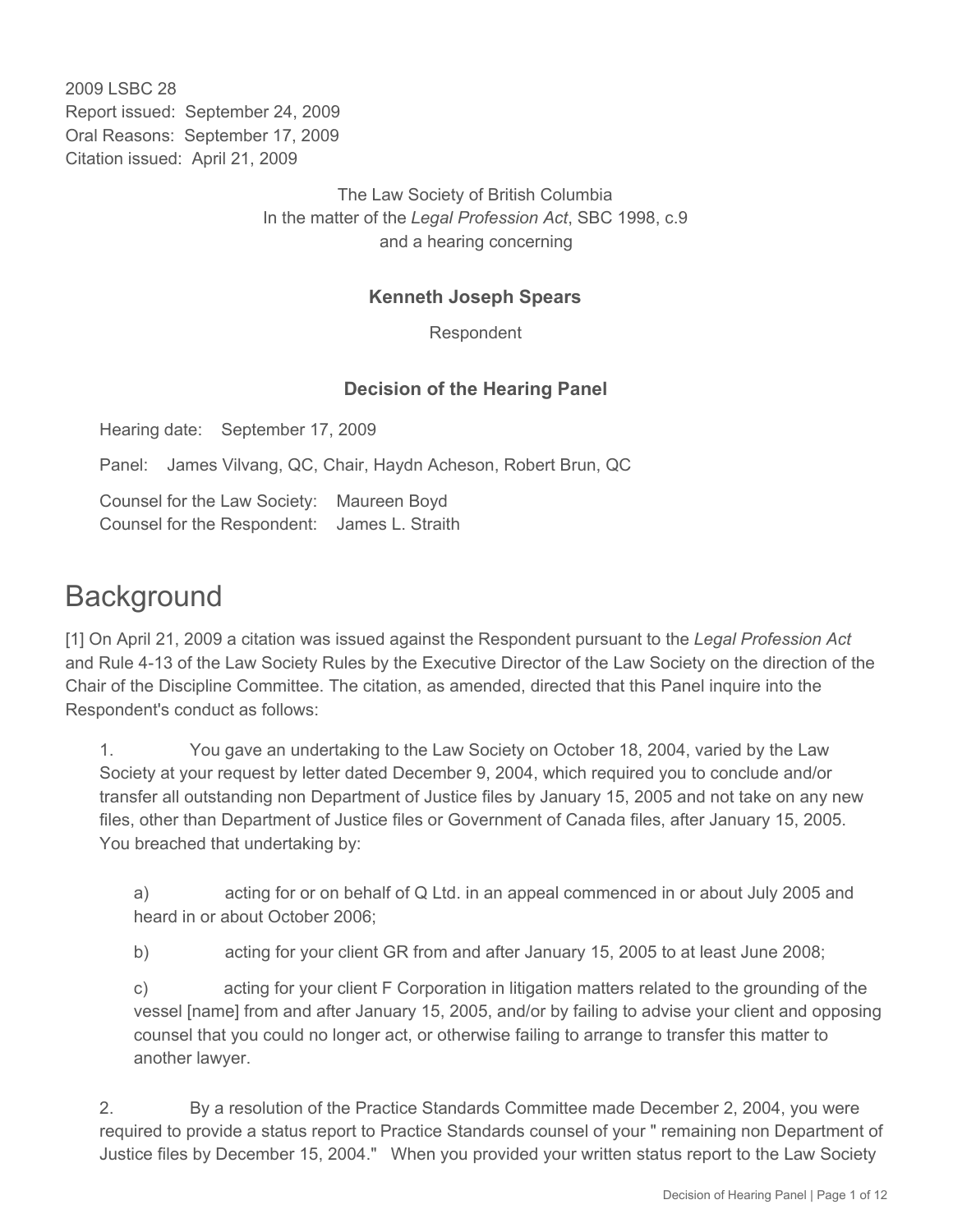on December 15, 2004, you failed to include the matter on which you were acting for your client GR.

3. In or about April 2002, on the recommendation of the Practice Standards Committee, you entered into and were bound by a Practice Supervision Agreement with William Prowse as practice supervisor, by which you were required to provide a written summary of all open files, updated monthly. You failed to include the matter on which you were acting for your client GR and/or the matter on which you were acting for your client F Corporation in the summary of all open files you prepared and provided to your practice supervisor in either or both of March 2005 and October 2005 and/or you failed to include the matter on which you were acting for or on behalf of Q Ltd in the summary of all open files you prepared and provided to your practice supervisor in October 2005.

4. You made statements that were not true to Law Society staff regarding your compliance with your undertaking given to the Law Society on October 18, 2004, and varied by the Law Society at your request by letter dated December 9, 2004, and in particular:

a) by letter dated February 15, 2007 to Kensi Gounden requesting you be relieved of the undertaking, you wrote that you were " following" the practice restrictions when this statement was not true, as you were then acting for a non-Department of Justice client GR and in 2005 and 2006 had acted for or on behalf of Q Ltd. in an appeal and/or after January 15, 2005 had continued to act on behalf of your client F Corporation;

b) by letter dated April 6, 2007 to Kensi Gounden, you wrote that you had " restricted [your] practice to work for the Government of Canada" when this statement was not true, as you were acting in a matter for a non-Government of Canada client, GR.

5. On or about December 13, 2007, in the course of an investigation pursuant to an Order issued September 7, 2007 under Rule 4-43, you were asked by Ruth Long, a staff lawyer, whether you had any open or ongoing files other than your work for the federal Department of Justice and Department of Fisheries, to which you responded that you did not, when that answer was not true as you were then acting in a matter for your client GR.

[2] The Respondent admits service of the citation in accordance with Rule 4-15 of the Law Society Rules.

#### **Admission and Penalty**

[3] This citation came before this Panel as a conditional admission of a disciplinary violation and consent to a specific disciplinary action pursuant to Rule 4-22 of the Law Society Rules. The Respondent admitted that he had professionally misconducted himself by committing the disciplinary violation set out in the Further Amended Schedule to the citation and consented to the following disciplinary action:

1. A suspension of eight months commencing October 1, 2009.

2. A condition pursuant to s. 38(7) that he practise only as an employee or associate of one or more other lawyer(s), such lawyer(s) to be subject to the approval of the Practice Standards Committee, and such condition to remain in effect unless released from it by that Committee.

3. Costs in the amount of \$3,500, payable by March 30, 2011.

#### **Agreed Statement of Facts**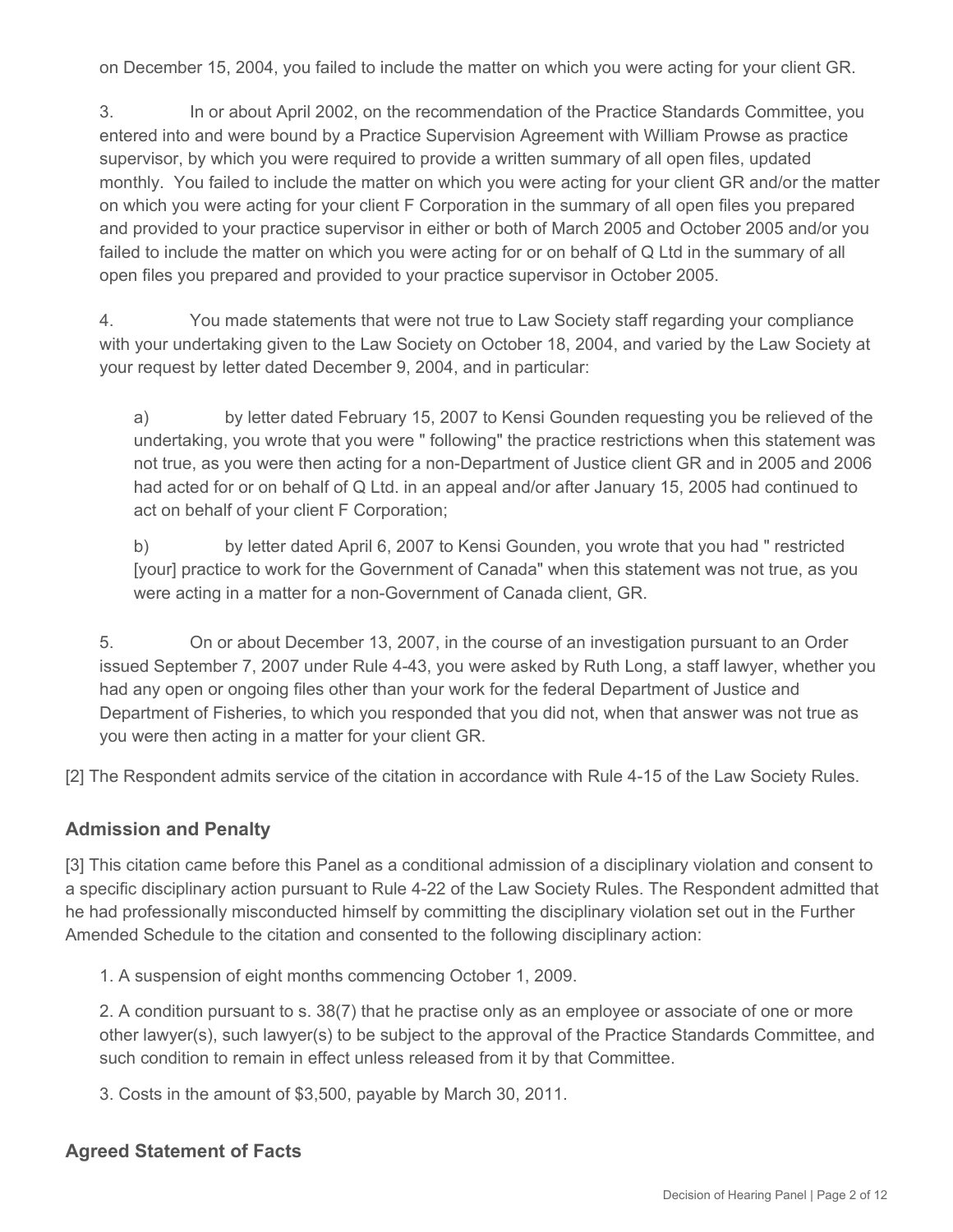[4] An Agreed Statement of Facts was filed in these proceedings. It provided as follows:

1. Kenneth Joseph Spears (the " Respondent" ) was admitted to the bar of the Province of British Columbia on September 25, 1987.

2. From his call to August 1, 1998, the Respondent practised law in a number of law firms in Greater Vancouver, and from August 1, 1998 has practised primarily as a sole practitioner under the name K. Joseph Spears Law Corporation in West Vancouver, British Columbia.

## **Background Facts - Practice Supervision and Undertaking to the Law Society**

3. In September 2001, the Respondent was referred to the Practice Standards Committee of the Law Society, which ordered a practice review pursuant to Rule 3-12(d). The practice review occurred on October 26, 2001. The recommendations included that the Respondent enter into a practice supervision agreement and that he undertake not to practise in the areas of wills and estates, personal injury law and WCB matters, with the exception of completing a particular file with the assistance of a senior personal injury lawyer. The Respondent agreed to these recommendations.

4. On March 6, 2002, the Respondent wrote to Jacqueline Morris of the Law Society to propose that William C. Prowse be approved as his practice supervisor and also to ask to exclude federal Department of Justice files from this supervision. The Practice Standards Committee considered these requests on March 7, 2002 and approved Mr. Prowse as practice supervisor but continued to require that the practice supervisor supervise all of the Respondent's practice, including the Federal Department of Justice files. On March 12, 2002, Ms. Morris wrote to the Respondent advising him of this decision.

5. In early April 2002, the Respondent and Mr. Prowse (the " Practice Supervisor" ) entered into a practice supervision agreement (the " Practice Supervision Agreement" ). On April 3, 2002, the Respondent sent a signed copy of the Practice Supervision Agreement to the Law Society.

6. Further follow-up practice reviews occurred in April 2003 and on June 21, 2004. The report from the June 21, 2004 practice review (the " 2004 Report" ) was provided to the Respondent by letter dated August 12, 2004, and included a recommendation to " reduce [his] file load to no private files other than Department of Justice work."

7. On September 10, 2004, the Respondent provided his response to the 2004 Report by letter addressed to Kensi Gounden, Practice Standards Counsel for the Law Society. In this letter the Respondent wrote with respect to the recommendation to reduce his files to only Department of Justice work:

With respect to restricting myself to only the Department of Justice work, this is problematic as I would be restricted to only one client. I should point out in my training course I contract directly with Transport Canada Marine to deliver the level II national investigators course. The work restriction should be expanded to include all government of Canada work, Including [sic] the Administrator of the Ship Source Oil Pollution Fund, KM, QC, who I do work for.

Restricting my work solely to the Department of Justice could be severely limiting in that if the work dried up I would not be able to practice and precluded from undertaking other maritime law work [sic]. This could be counter-productive if I had a junior counsel with the firm. Much of maritime law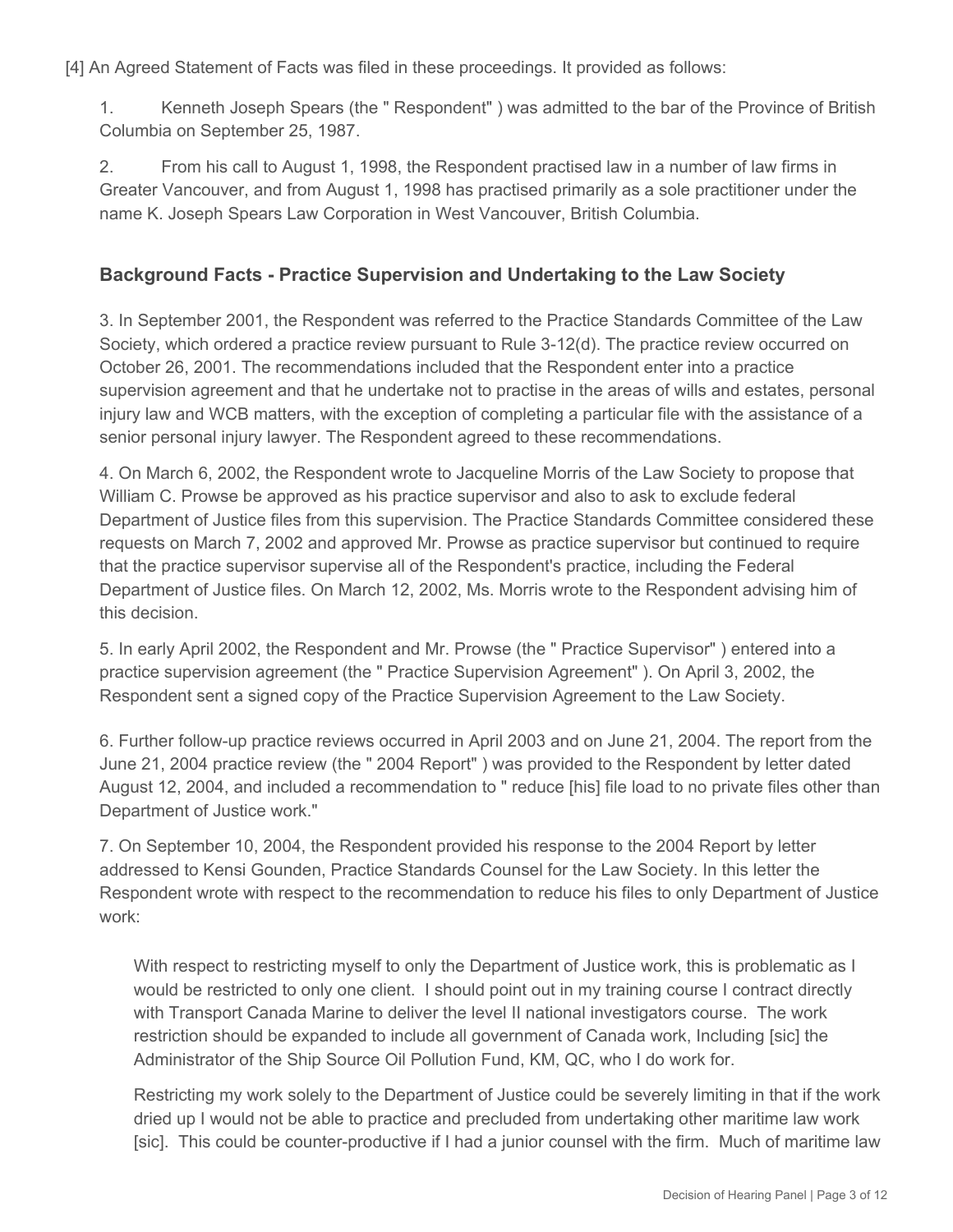is casualty driven and maritime salvage and other cases occur in real time. I have a proven record in resolving these cases. I would be prevented from work on these cases. With an additional lawyer working with me, we would have the necessary staff to complete work in a timely fashion.

I have spoken to my practice supervisor William Prowse on this point. I have no objection to restricting my practice to maritime law but I would suggest that any new files would be taken with the consent of my practice supervisor.

8. On September 30, 2004, the Practice Standards Committee considered the recommendations in the 2004 Report and the Respondent's letter dated September 10, 2004. It resolved to accept the recommendations in the 2004 Report, including that:

Mr. Spears is to provide his undertaking, by October 18, 2004, to reduce his files to no private files, other than Department of Justice work, or Government of Canada files. His files cannot involve agency work for other lawyers.

9. On October 5, 2004, Kensi Gounden wrote to the Respondent to advise him of the decision of the Practice Standards Committee. Set out at the end of this letter is the following undertaking (the " Undertaking" ):

### I, JOSEPH SPEARS, UNDERTAKE TO:

1. Reduce my open files to consist of files where I am retained directly by the Department of Justice or the Government of Canada, within 60 days of October 5, 2004.

2. Not to [sic] take on any new files, other than Department of Justice files or Government of Canada files, after October 5, 2004.

10. On October 12, 2004, the Respondent wrote to Kensi Gounden that:

I note the deadline to forward to the Practice Standards Committee the undertaking.

The undertaking will be delivered to your offices prior to the October 18, 2004 deadline. I will set out in writing, some logistics and procedural issues that would have to be addressed to comply with the out taking non Department of Justice files [sic].

11. On or about October 18, 2004, the Respondent signed this Undertaking and returned it to the Law Society along with a covering letter (which is misdated September 30, 2004). In this letter the Respondent wrote:

Please find enclosed a copy of your letter of October 5, 2004 with my undertaking with respect to this matter as requested.

I provide this on the basis that should anything arise prior to the 60 day period I would like to have the right to speak to the Practice Standards Committee should it be required.

12. On November 30, 2004, the Respondent wrote to Kensi Gounden to seek an extension of the period before the Undertaking would take effect to enable him to complete the process of reducing his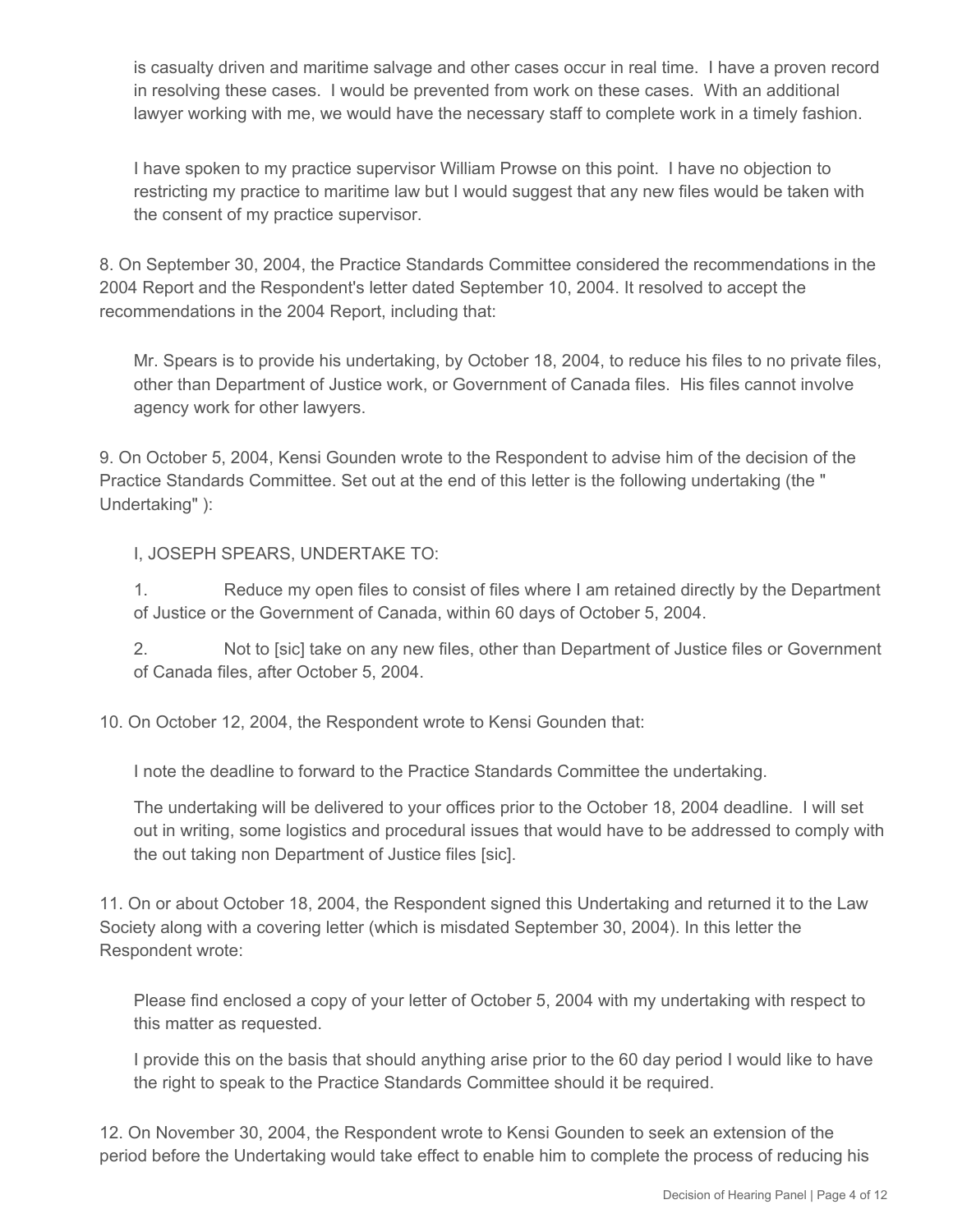file load to only Department of Justice files. The Respondent sought the extension, in part to enable him to complete the trial in *C v. Q Ltd.* (the " *Q Ltd.* matter" ), a British Columbia Supreme Court action in which he acted for the defendant. In this letter the Respondent wrote:

I am transferring my files to outside counsel this week and therefore be left [sic] with only likely 3 to 4 non Department of Justice files. I wish for the remaining files to be transferred in an orderly fashion with as little disruption to the client as possible and would ask for further time to complete this process. On the specific non Department of Justice files that would remain, I will provide you with a detailed status of these files by December 15, 2004 if they have not been concluded or transferred.

... I write to request an additional period to January 15, 2005 to conclude all the outstanding non Department of Justice files and/or complete the transfer of these files. This would also allow me to complete the argument in the C [ *Q Ltd.*] matter. It is envisaged that the argument would be heard in December, 2004 and the trial would then be concluded. My involvement would then be at an end on the C matter.

13. On December 2, 2004, the Practice Standards Committee approved the Respondent's request for an extension to January 15, 2005, subject to a condition. On December 9, 2004, Kensi Gounden advised the Respondent by letter of the Committee's decision to vary the Undertaking by extending the period before it would take effect and wrote that:

1. you will provide me with a status report on your remaining non Department of Justice files by December 15, 2004, and

2. you will conclude and/or transfer all outstanding non Department of Justice files by January 15, 2005.

14. On December 15, 2004, the Respondent wrote to Kensi Gounden. In this letter, the Respondent wrote " I confirm that I will conclude or reduce my non Department of Justice files by January 15, 2005" . The Respondent enclosed a " summary of outstanding files" which listed six files.

15. The Respondent admits that as of December 15, 2004, he understood that he had given an undertaking to the Law Society, and was bound by it, to complete, or transfer to another lawyer, by January 15, 2005 all his non-Department of Justice files.

## **The Rule 4-43 Investigation**

16. On September 7, 2007, the Chair of the Discipline Committee ordered an investigation of the books, records and accounts of the Respondent pursuant to Rule 4-43 (the " 4-43 Investigation" ).

17. The Rule 4-43 Investigation commenced on December 13, 2007 with the attendance of Law Society staff at the Respondent's office. At that time, David McCartney, an investigator employed by the Law Society, obtained from the Respondent's office a " list of active files" dated September 30, 2004. The notation in the lower right hand corner was placed by David McCartney and consists of his initials and other identifying information. Included in this list are the following files: F Ltd. re Marine Insurance Coverage, GR re [vessel name] and S Ltd. re Q Ltd., which are references to the three matters referred to in allegation #1 of the Further Amended Citation.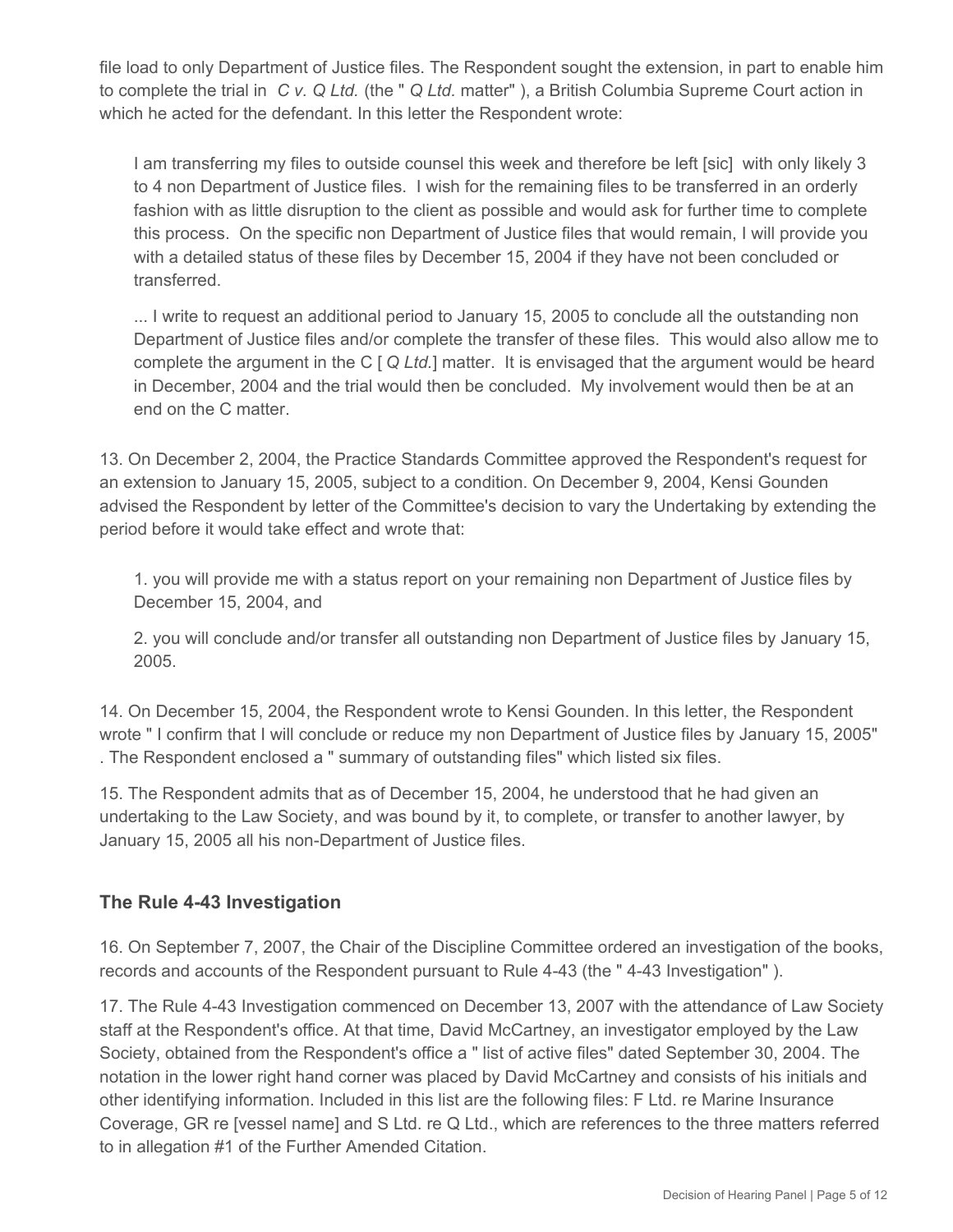# Q Ltd. Matter

18. The Undertaking, as varied by the December 9, 2004 letter, permitted the Respondent to complete the Q Ltd. matter. The trial in the Q Ltd. matter was concluded on December 3, 2004. The trial decision was issued on June 13, 2005 in favour of the plaintiff and is cited as *C v. Q Ltd. et al.*

19. In June 2005 and thereafter, the Respondent understood that the Undertaking given to the Law Society precluded him from continuing to provide legal services to or on behalf of Q Ltd. after the completion of the trial, as this matter was not a Department of Justice matter.

20. On July 12, 2005, the Respondent filed a notice of appeal in the Q Ltd. matter in the Vancouver Registry of the British Columbia Court of Appeal (the " Appeal" ). The Respondent caused the appeal books to be prepared and filed on November 28, 2005 and prepared the factum and filed it on November 30, 2005. The Respondent attended at the Court of Appeal at the hearing of the appeal on October 2, 2006.

21. The Respondent acted on behalf of his client Q Ltd. throughout the Appeal as counsel of record. The Appeal was heard on October 2, 2006 and dismissed.

22. On or about August 11, 2005, the Respondent, with instructions from his client, sought a second opinion from another lawyer. A second opinion was provided, but this lawyer did not act as counsel in the Appeal.

23. The Respondent issued statements of account in respect of his services on the Appeal on February 20, 2006, June 20, 2006, and October 6, 2006.

24. On December 8, 2006, Ruth Long, a staff lawyer in the Professional Conduct Department of the Law Society, wrote to the Respondent to request his response to the appearance that he had acted in the Appeal in breach of his Undertaking. Ruth Long sent four follow-up letters to the Respondent on each of January 9, 2007, February 28, 2007, March 14, 2007 and April 19, 2007. On April 25, 2007, the Respondent requested and was granted an extension to respond to May 15, 2007 and a further extension thereafter.

25. On September 5, 2007, the Respondent provided his explanation of his conduct in acting for Q Ltd. in the Appeal.

26. The Respondent admits that in acting for his client Q Ltd. in the Appeal he breached the Undertaking he had given to the Law Society and he did so knowing that he was bound by that Undertaking and his actions were a breach of it. The Respondent admits allegation # 1(a) in the Further Amended Schedule to the Citation and that his conduct constitutes professional misconduct.

# GR Matter

27. In or about August 2000, the Respondent was retained by GR to provide advice regarding the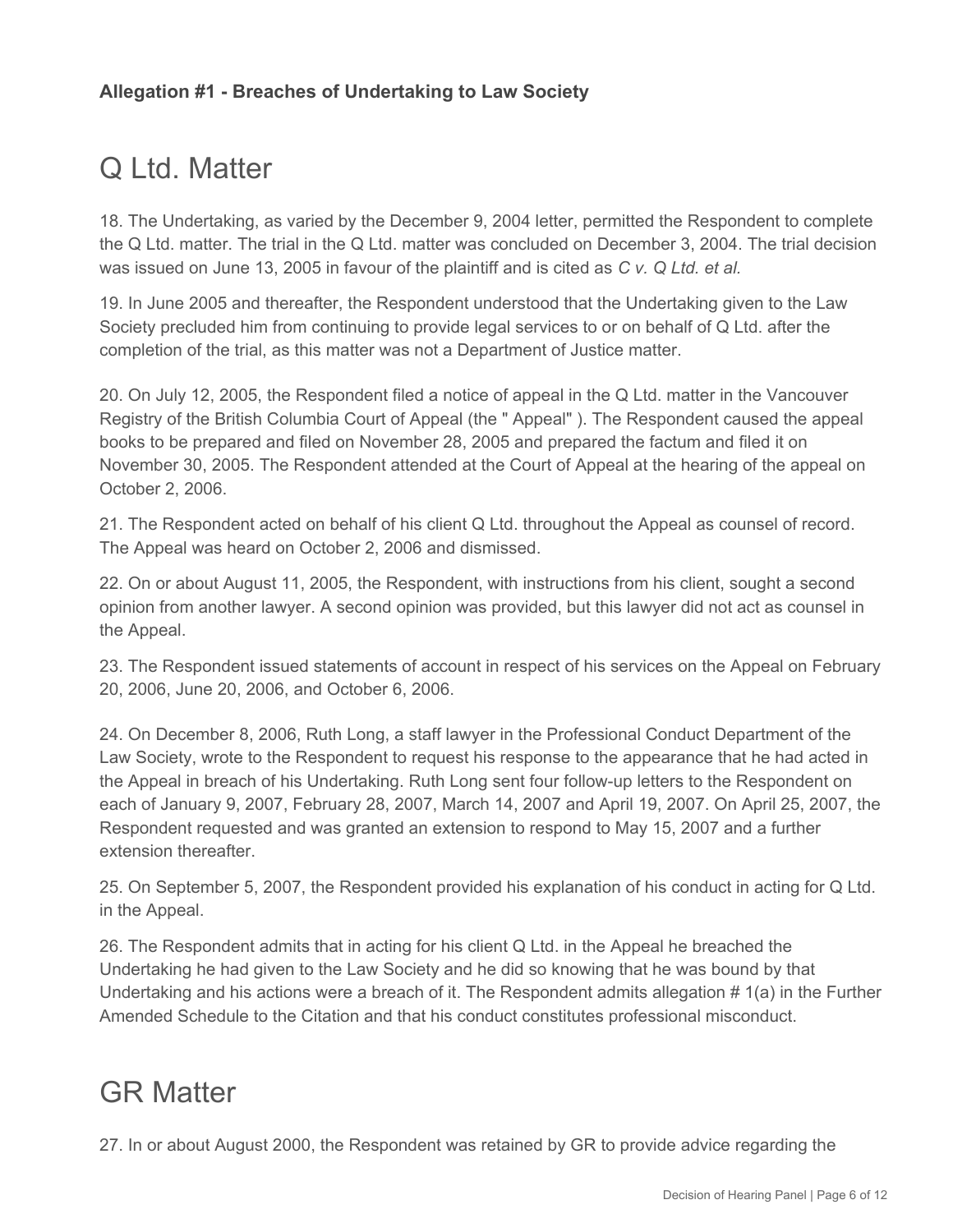potential recovery of his vessel, [vessel name] (the " Vessel" ), which had been seized and sold by a bailiff at or about the time GR declared bankruptcy. In 2003, the Respondent obtained instructions from GR to attempt to locate the Vessel.

28. In January 2005 and thereafter, the Respondent understood that the Undertaking given to the Law Society precluded him from continuing to provide legal services to or on behalf of GR, as this matter was not a Department of Justice matter.

29. On January 26, 2005, the Respondent wrote to GR. GR has no recollection of receiving this letter. Although the Respondent wrote in this letter that he was restricting his practice to " public law" and had referred the file to another lawyer, no such referral occurred and the Respondent continued to provide legal advice and services to GR including:

(a) he spoke with GR and other persons on matters related to the file on numerous occasions and made dated handwritten notes of those conversations on November 30, 2005, December 5, 2005, December 16, 2005, January 3, 2006, February 6, 2006, February 22, 2006, February 27, 2006, February 28, 2006, March 1, 2006, March 14, 2006, March 22, 2006, March 29, 2006, April 5, 2006, May 16. 2006, May 18, 2006, May 20, 2006, May 24, 2006, May 25, 2006, May 25, 2006, May 26, 2006, May 30, 2006, June 1, 2006, June 15, 2006, July 28, 2006, September 22, 2006, October 18, 2006, December 6, 2006, July 5, 2007, November 27, 2007, March 4, 2008, July 4, 2008, and September 2, 2008;

(b) he prepared memos to file on each of February 22, 2005, April 22, 2005, May 25, 2005, May 30, 2005, May 26, 2006, May 30, 2006;

(c) he sent an email on behalf of GR to a third party on May 31, 2006.

30. On July 28, 2008, GR made a complaint (the " GR Complaint" ) to the Law Society. By letter dated July 31, 2008, Ruth Long, asked the Respondent to provide a written response to the GR Complaint. Ms. Long sent a follow-up letter on October 20, 2008, in which she requested a response by November 3, 2008. By email sent November 13, 2008, the Respondent sought and was granted an extension of time to reply to November 17, 2008. Ms. Long sent a further follow-up letter on November 27, 2008.

31. On November 30, 2008, the Respondent provided a written response to the GR Complaint. In that letter he wrote:

GR is my client. I had last spoken to him on July 4, 2008 and received your letter at the end of July.

He further wrote on page 5 that:

While in Ottawa in May 2008, I prepared a memorandum which set out the steps to move this forward to conclusion.

32. On December 10, 2008, Ruth Long wrote to the Respondent asking for his explanation for apparently continuing to provide legal services to GR in breach of the Undertaking. The Respondent did not provide any response to this letter.

33. The Respondent admits that in acting for GR, by continuing to provide legal advice and services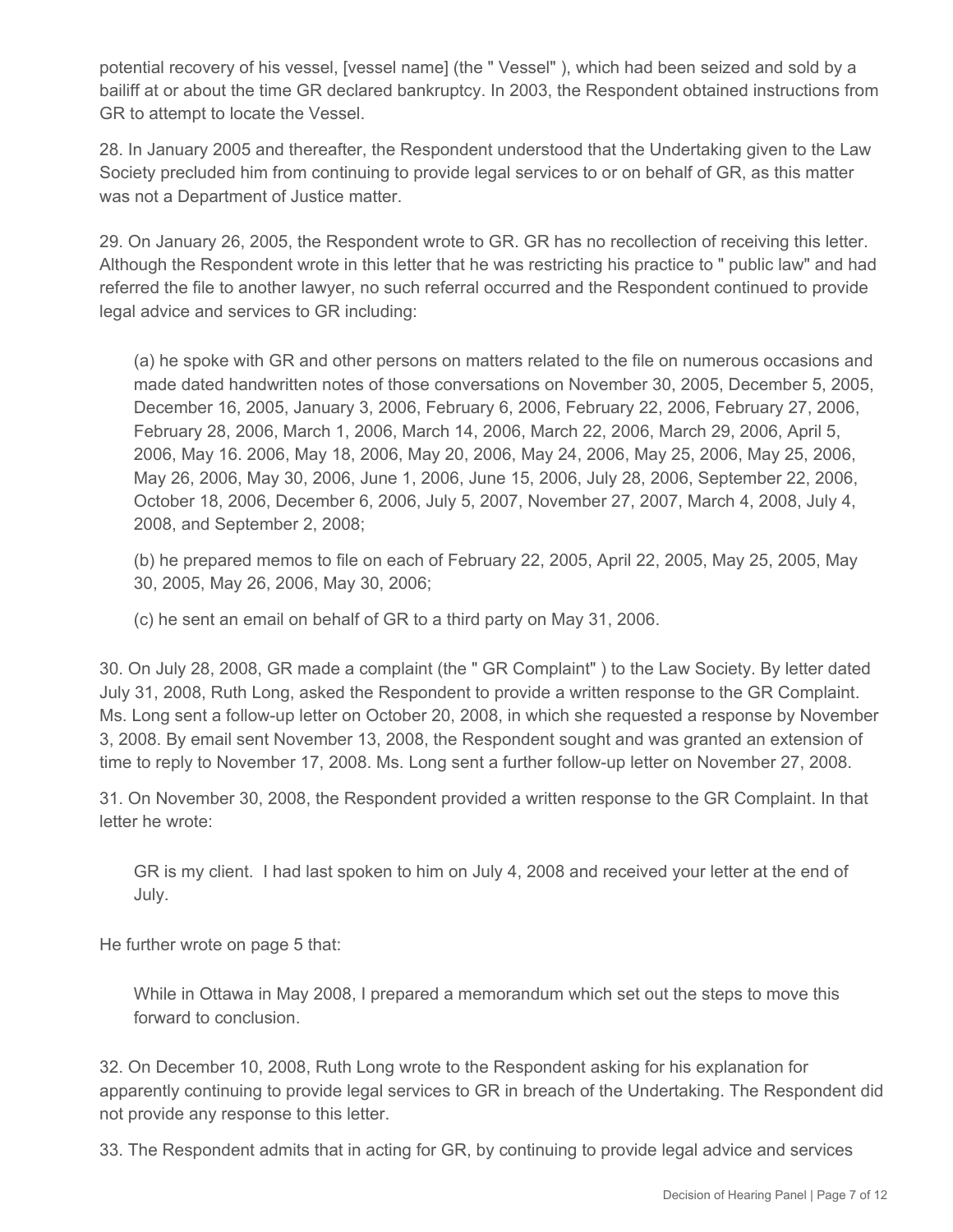from and after January 15, 2005, he breached the Undertaking he had given to the Law Society and he did so knowing that he was bound by that Undertaking and his actions were a breach of it. The Respondent admits allegation #1(b) in the Further Amended Schedule and that his conduct constitutes professional misconduct.

# F Corporation

34. In or about July 2001, the Respondent was retained by F Corporation (" F Corp." ) on a marine insurance coverage claim in respect of the grounding of its vessel [vessel name] in the Queen Charlotte Islands. In the course of providing services to and on behalf of F Corp., the Respondent commenced the following matters:

(a) an action in the Federal Court of Canada against various respondents in respect of the marine insurance policy (the " Federal Insurance Action" ), which action was commenced on August 3, 2001 and dismissed for delay on January 9, 2003;

(b) an appeal of the dismissal of the Federal Insurance Action, which was commenced February 7, 2003 (the " Federal Appeal" ) and dismissed on January 13, 2004 for undue delay;

(c) an action in the Federal Court of Canada (the " Bad Faith Action" ), which was commenced on August 9, 2002, against various respondents claiming they acted in bad faith under the insurance policies and seeking general, special, aggravated and punitive damages; and

(d) a petition (the " Petition" ) filed in the Vancouver Registry of the British Columbia Supreme Court on August 3, 2004.

35. In January 2005 and thereafter, the Respondent understood that the Undertaking given to the Law Society precluded him from continuing to provide legal services to or on behalf of F Corp, as this matter was not a Department of Justice matter.

36. On January 5, 2005, the Respondent wrote to the Federal Court Registry to confirm that F Corp. would proceed with the Petition and " prepare the necessary dismissal documentation" in respect of the Bad Faith Action. The Respondents brought an application to recover costs (the " Costs Application" ) in the Bad Faith Action, which was heard on February 17, 2005 and costs were assessed at \$4,789.68. The Respondent did not attend court on February 17, 2005, but on or about February 9, 2005 he arranged for DW to speak to the Costs Application on behalf of F Corp.

37. From and after January 15, 2005, the Respondent continued to be counsel of record and to provide legal services to F Corp., including:

(a) The Respondent prepared the submissions on behalf of F Corp. in respect of the Costs Application and on February 9, 2005 delivered those submissions to SC, counsel for the defendants.

(b) On February 10, 2005, the Respondent prepared a memo to file, in which he wrote " I have provided the motion brief to the BC firm at or before 3:30 and had this filed at the Federal Court with the three copies."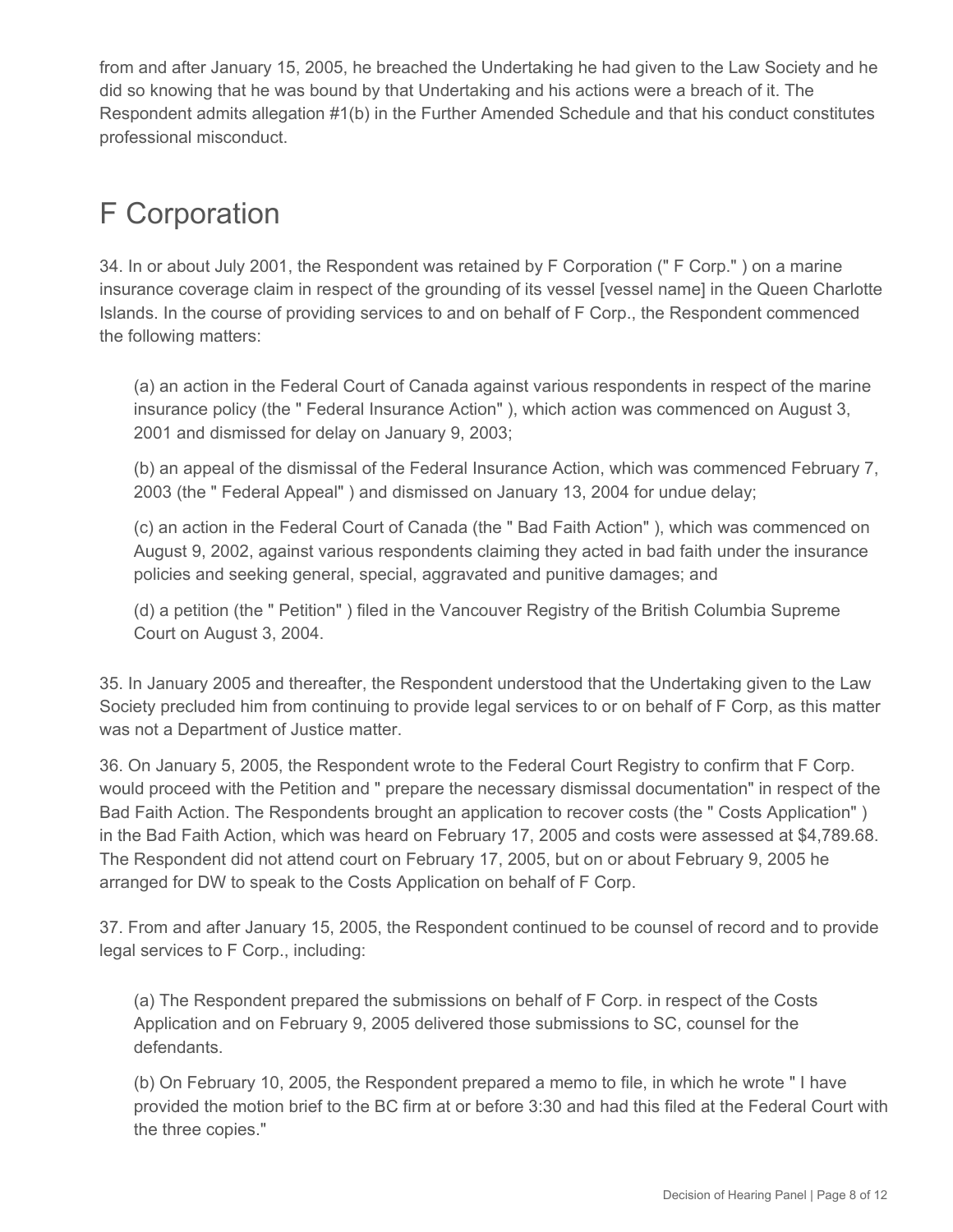(c) The Respondent continued to communicate with a representative of F Corp. from and after January 15, 2005 on numerous occasions by email, phone and in person until January 2007, at which time the representative made a complaint to the Law Society. At no material time in that period did the Respondent advise any representative of F Corp. that he was bound by the Undertaking or that he was in any way restricted or limited in his ability to continue to act on behalf of F Corp. in those matters.

(d) After costs of \$4,789.68 were awarded to the respondents in the Bad Faith Action, the Respondent corresponded with SC regarding the payment of those costs, including acknowledging service of a Direction to Attend on April 29, 2005 and paying the costs on May 30, 2005. At no material time from and after January 15, 2005 did the Respondent advise SC that he was bound by the Undertaking or that he was in any way restricted or limited in his entitlement to continue to act on behalf of F Corp. in those matters.

(e) The Respondent admits that in acting for F Corp. by continuing to provide legal advice and services from and after January 15, 2005 and by failing to advise his client and opposing counsel that he could no longer act in the matter, he breached the Undertaking he had given to the Law Society and he did so knowing that he was bound by that Undertaking and his actions were a breach of it. The Respondent admits allegation #1(c) in the Further Amended Schedule and that his conduct constitutes professional misconduct.

# **Allegation #2 - Failure to Include File in Summary List dated December 2004**

38. The Respondent admits that in December 2004 he understood that he was required to provide to the Law Society by December 15, 2004 a status report on his remaining non-Department of Justice files, as he had offered to do in his letter to the Law Society dated November 30, 2004.

39. The Respondent admits that he did not include the file in respect of GR on that list. The Respondent admits allegation #2 in the Further Amended Schedule and that his conduct constitutes professional misconduct.

## **Allegation #3 - Failure to Include Files in Lists to Practice Supervisor**

40. The Respondent admits that he was bound by the Practice Supervision Agreement and that it was a term of the agreement that he provide to his Practice Supervisor a written summary of all open files and a monthly written update of that summary. The Respondent further understood that the term " open" included all files that had not been closed, and therefore included both active and inactive matters.

41. In March 2005, the Respondent provided to his Practice Supervisor a list of " active files" . The Respondent did not include in this list either of the files related to GR or F Corp., although both files were open and active as he continued to be in communication with the clients on both of those matters.

42. In October 2005, the Respondent provided to his Practice Supervisor a list of " active files" . The Respondent did not include in this list the files related to GR, F Corp. or the Appeal in the Q Ltd. matter, although these files were open and active.

43. The Respondent admits that he did not include in the required list of open files the matters on which he was acting for GR and F Corp. The Respondent further admits that he did not include the Appeal on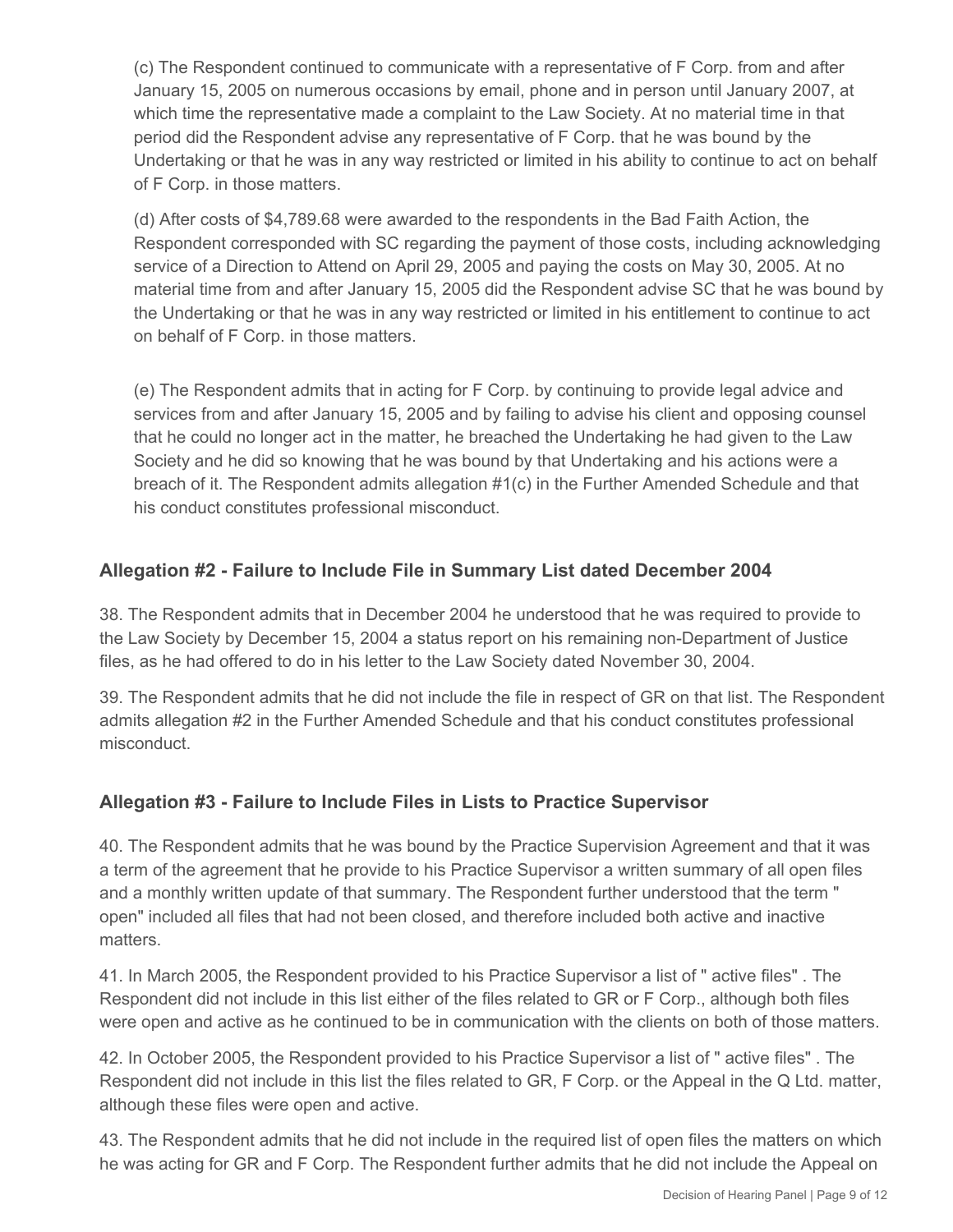which he was acting on behalf of Q Ltd. in the summary of all open files he prepared and provided to his practice supervisor in October 2005. The Respondent admits that when he prepared and provided these summaries he knew that they did not include all his open files. The Respondent admits allegation #3 of the Further Amended Schedule to the Citation and that his conduct constitutes professional misconduct.

### **Allegation #4 - Untrue Statements to Kensi Gounden**

44. In or about early October 2006, the Practice Supervisor advised Mr. Gounden that he was no longer able to provide practice supervision services to the Respondent. On or about October 5, 2006, Mr. Gounden wrote to the Respondent that:

Mr. Prowse recently advised me that he is no longer able to provide practice supervision services to you.

... in order to consider releasing you from the requirements for Practice Supervision, the Practice Standards Committee requires the most current information possible about your practice, and whether you have implemented and are maintaining the recommendations from your practice reviews.

Please call me immediately on receipt of this letter to discuss the matter further.

45. After receipt of Mr. Gounden's October 5, 2006 letter, the Respondent spoke with Kensi Gounden and raised the possibility that he be released from practice supervision and from the Undertaking, or that it be modified. Mr. Gounden told the Respondent that he would have make a submission to the Practice Standards Committee and specifically address how the Respondent had corrected the concerns regarding his private practice and how he would ensure such concerns would not again arise. On October 19, 2006, Mr. Gounden wrote to the Respondent to confirm this advice. On January 29, 2007, Mr. Gounden sent to the Respondent a follow-up letter. In this letter Mr. Gounden set out the restrictions upon the Respondent's practice, including the Undertaking.

46. On February 15, 2007, the Respondent wrote to Kensi Gounden regarding his application to the Practice Standards Committee to release him from his Undertaking. The " re line" on this letter is " Practice Standards - Application for Release of Undertaking" . In this letter, the Respondent wrote:

Thank you for reforwarding the practice restrictions which I am following. At the moment, I have not suffered financial hardship as a result of this practice restriction but I would like to have the practice restriction lifted.

The Respondent admits that his reference to " the practice restrictions" included the Undertaking and that the reference to the " practice restriction" which he wished to have lifted included the Undertaking.

47. The Respondent admits that when he wrote this letter dated February 15, 2007 he was aware that he was not " following" the Undertaking because he had acted in the Appeal in the *Q Ltd.* matter in 2005 and 2006, continued to act for GR from and after January 15, 2005 and was continuing to do so at the time of writing, and had acted for F Corp. from and after January 15, 2005 and to at least January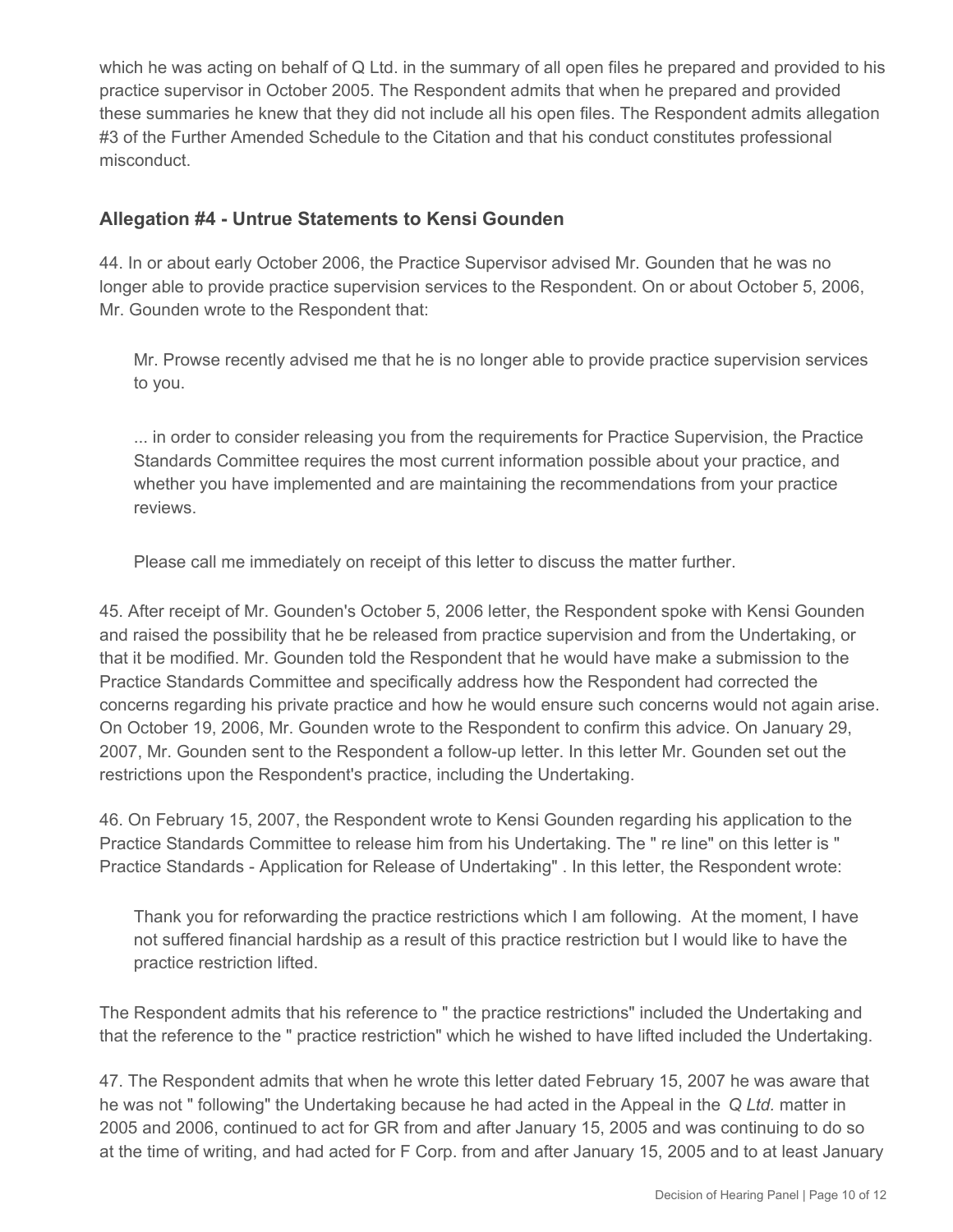5, 2007. The Respondent admits that he wrote the statement " Thank you for reforwarding the practice restrictions which I am following" knowing it was not true.

48. On April 6, 2007, the Respondent by letter to Kensi Gounden provided further submissions to the Practice Standards Committee. In this letter, the Respondent wrote " I have restricted my practice to work for the Government of Canada." He further wrote:

I have fully cooperated with my practice advisor and the Law Society and should anything else be required I would be pleased to address this.

My practice is presently very restricted. I wish to practice in the maritime and environmental law areas for nongovernmental clients. I have taken steps to set up retainer agreements and follow all the practice directions as set out by the Law Society. I have implemented these within my practice area.

... I don't see myself taking on numerous private sector clients but would like the opportunity should a marine incident arise.

49. The Respondent admits that when he wrote this letter dated April 6, 2007 he was aware that he had breached the Undertaking by acting in the Appeal in the *Q Ltd.* matter in 2005 and 2006, by acting for GR from and after January 15, 2005 and was continuing to do so at the time of writing, and acting for F Corp. from and after January 15, 2005 and to at least January 5, 2007. The Respondent admits that he wrote the statement " I have restricted my practice to work for the Government of Canada" knowing it was not true.

50. On May 3, 2007, the Practice Standards Committee considered the Respondent's request to be relieved of his practice restrictions and the Undertaking, including his letters dated February 15, 2007 and April 6, 2007. It resolved to release the Respondent from the requirement of practice supervision and to close his Practice Standards file, but that he was not released from his Undertaking to only do Federal contract work.

51. The Respondent admits allegation #4(a) and# 4(b) in the Further Amended Schedule to the Citation and admits that his conduct constitutes professional misconduct.

## **Allegation #5 - Untrue Statement to Ruth Long**

52. On December 13, 2007, Ruth Long attended at the office of the Respondent for the purpose of commencing the Rule 4-43 Investigation. While she was there, she asked the Respondent whether he had any open or ongoing files other than his files for the federal Department of Justice and Department of Fisheries. The Respondent responded with words to the effect that he did not.

53. The Respondent admits that he knowingly gave this untrue response to Ms. Long, as he was aware on December 13, 2007 that he had an open or ongoing file for GR.

54. The Respondent admits allegation #5 in the Further Amended Schedule to the Citation and that his conduct constitutes professional misconduct.

[5] The Respondent has admitted the underlying facts and each of the five allegations set out in the Further Amended Schedule, which appears at Tab 2 of Exhibit 1, and he has admitted that his conduct amounts to professional misconduct. The Panel accepts that admission.